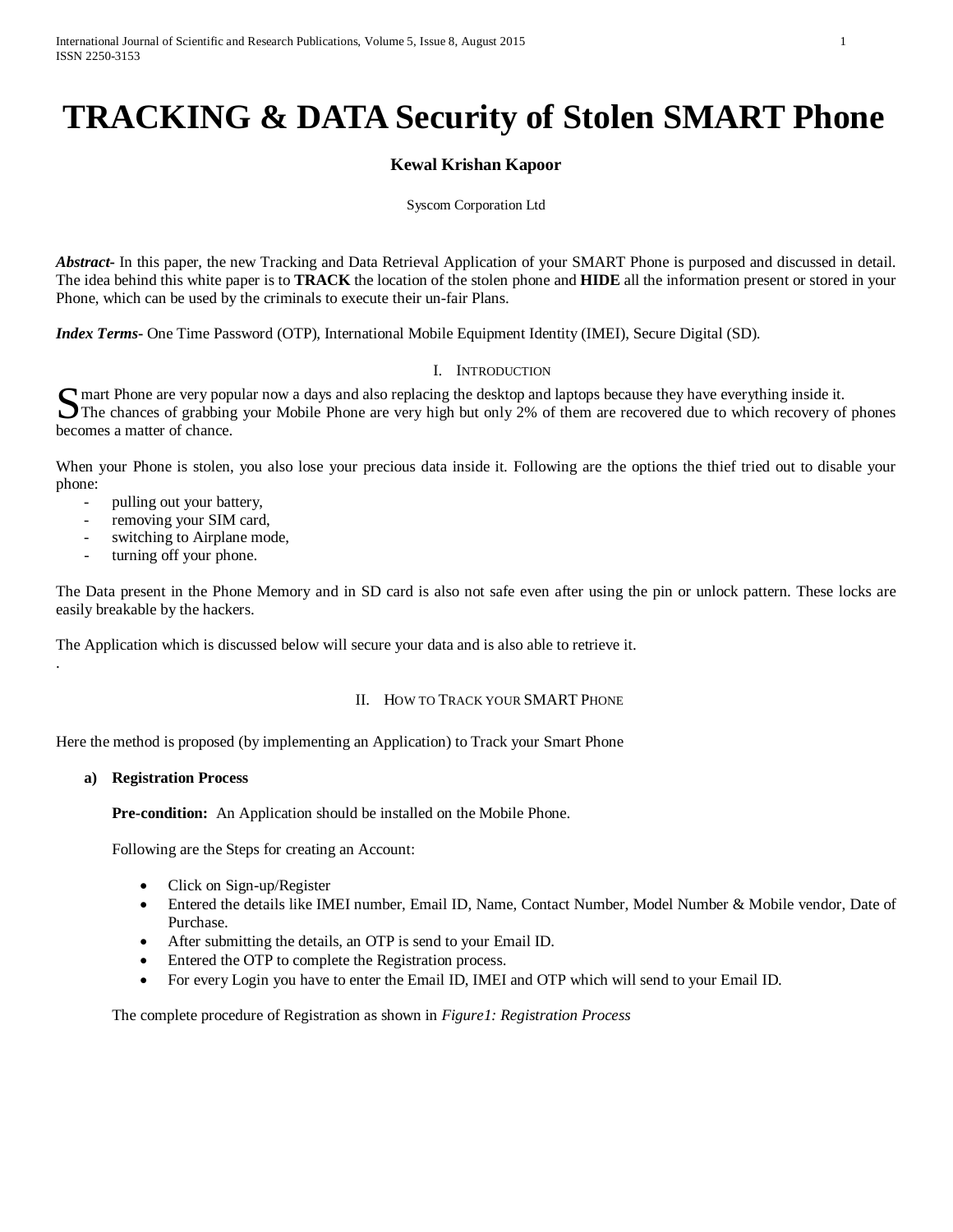

*Figure1: Registration Process*

#### **b) Tracking of Smart Phone:**

For Login to Web Application, use same credentials as given during Registration Process.

After successful Login to Web Application you are able to see the Option of **Track your Lost Phone**.

When you click this option, it will ask for the following details:

- Choose the screen lock type i.e. Pattern Lock or Digit Lock
- As per the type, the application asks to draw the same pattern or enter the digits to unlock it.
- Place where it is last seen.
- Date of stolen
- Version of the Installed Software like for Android (Kit Kat, Lollipop etc.)

Once the details are provided and submitted, it will switch On "**TRACKING**" Flag.

The complete procedure of Tracking of Smart Phone is shown in *Figure2: Tracking of Smart Phones*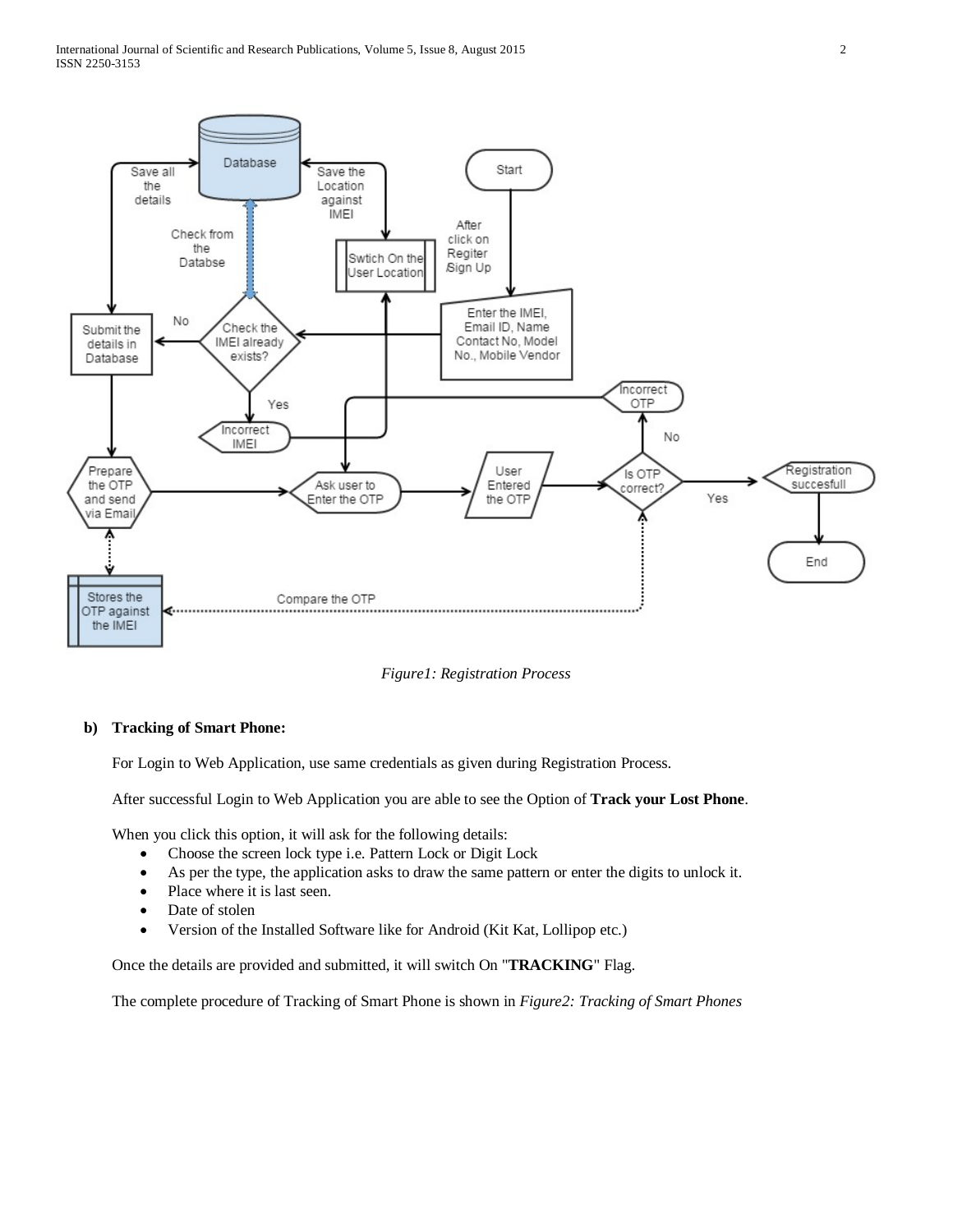

*Figure2: Tracking of Smart Phone*

#### III. HOW TO SAVE & RETRIEVE THE DATA FROM YOUR SMART PHONE

The Application which is installed on the Mobile does the following activities:-

• It executes the pre-defined script which take all the back up of data present in the Phone Memory as well as in SD card.